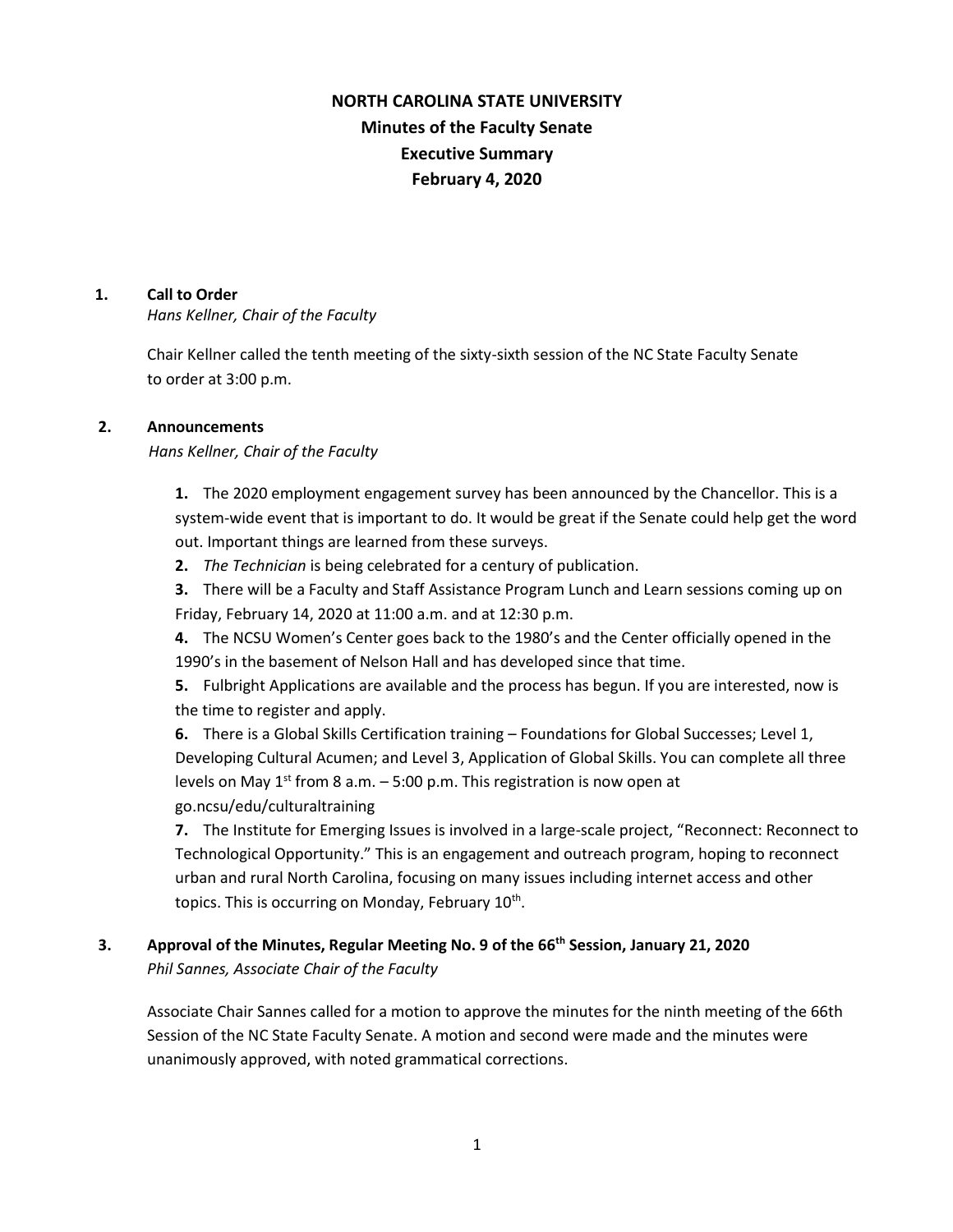### **4**. **Comments**

*Hans Kellner, Chair of the Faculty*

### **5. Chancellor's Remarks and Q/A**

*Randy Woodson, Chancellor*

Chancellor Woodson spoke to the Faculty Senate about a number of topics, including travel restrictions to China due to the Coronavirus, as well as the status of the state budget and its effect on the campus and an update regarding early action decisions for next academic year. The Chancellor also reported on various accolades and honors that members of our faculty have recently received.

### **6***.* **Provost's Remarks and Q/A**

*Warwick Arden, Executive Vice Chancellor and Provost*

Provost Arden brought additional information regarding the state budget, specifically related to pay raises. He also provided an update regarding current Dean searches and the Strategic Plan.

### **7. Remarks**

*Allison Newhart, Vice Chancellor and General Counselor, NC State University*

Vice Chancellor Newhart spoke to the Faculty Senate regarding her role and the role of the Office of General Counsel on the NC State University campus.

### **8. Resolution of Support for Pack Essentials**

*Jeremiah Feducia and Jane Lubischer, Resources and Environment Committee Co-Chairs*

The Faculty Senate unanimously passed a Resolution of support of Pack Essentials.

<https://facultysenate.ncsu.edu/files/2020/02/Resolution-of-Support-for-Pack-Essentials-FINAL.pdf>

### **9. Issues of Concern**

 Faculty Issues of Concern can be submitted at any time to a Senator, the Chair of the Faculty, or to [Faculty\\_Senate@ncsu.edu](mailto:Faculty_Senate@ncsu.edu)

### **10. Adjourn**

Meeting was adjourned at 4:35 p.m.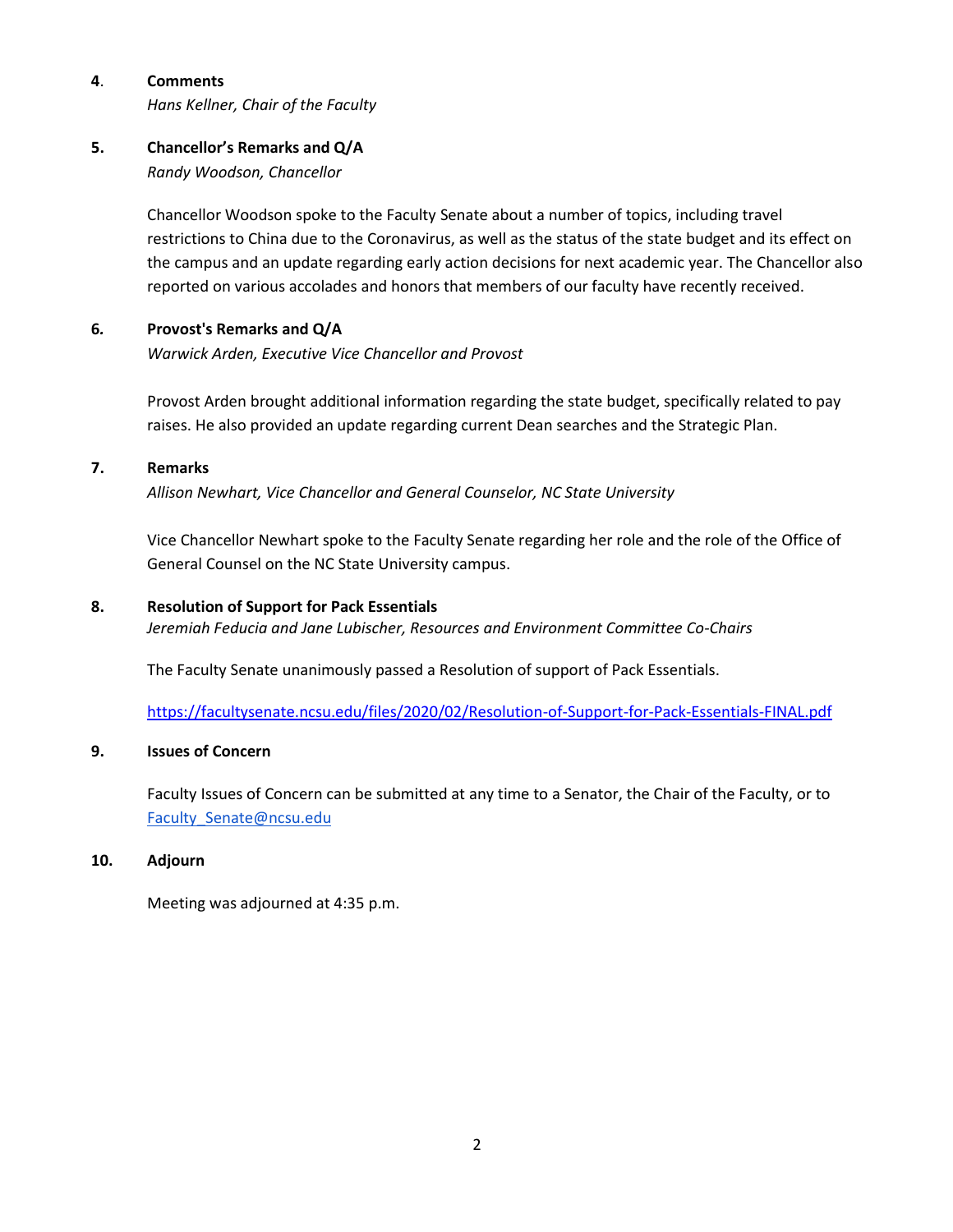# **NORTH CAROLINA STATE UNIVERSITY Minutes of the Faculty Senate February 4, 2020 3:00 p.m.**

#### **Regular Meeting No. 10 of the 66th Session Faculty Senate Chambers February 4, 2020**

**Present:** Chair Kellner, Immediate Past Chair Bird; Associate Chair Sannes, Parliamentarian Funkhouser; Senators Ashwell, Aspnes, Barrie, Bass-Freeman, Bernhard, Berry-James, Boyer, Carrier, Carver, Collins, Cooke, Darhower, Feducia, Fitzpatrick, Flinchum, Havner, Kotek, Kuzma, Kuznetsov, Little, Lubischer, Lunardi, McGowan, Monek, Murty, Pinkins, Rever, Thakur, Vincent, Williams

**Excused:** Senators Jordan, Kirby, Nelson

**Absent**: Senators Isik, Jacob, Liu, Parker

**Guests:** Randy Woodson, Chancellor; PJ Teal, Secretary of the University and Assistant to the Chancellor; Allison Newhart, Vice Chancellor and General Counsel; Roy Baroff, Faculty/Staff Ombuds; Katharine Stewart, Vice Provost for Faculty Affairs; Coleman Simpson, Student Senate President Pro Tem

### **1. Call to Order**

*Hans Kellner, Chair of the Faculty*

Chair Kellner called the tenth meeting of the sixty-sixth session of the NC State Faculty Senate to order at 3:00 p.m.

### **2. Announcements**

*Hans Kellner, Chair of the Faculty*

 *See the back of the agenda each week for committee activity and announcements.*

Chair Kellner asked the guests attending the meeting today to introduce themselves.

- 1. The 2020 employment engagement survey has been announced by the Chancellor. This is a system-wide event that is important to do. It would be great if the Senate could help get the word out. Important things are learned from these surveys.
- 2. It is fascinating to see that *The Technician* is being celebrated for a century of publication.
- 3. There will be a Faculty and Staff Assistance Program Lunch and Learn sessions coming up on Friday, February 14, 2020 at 11:00 a.m. and at 12:30 p.m.
- 4. The NCSU Women's Center goes back to the 1980's and the Center officially opened in the 1990's in the basement of Nelson Hall and has developed since that time.
- 5. Fulbright Applications are available and the process has begun. If you are interested, now is the time to register and apply.
- 6. There is a Global Skills Certification training Foundations for Global Successes; Level 1, Developing Cultural Acumen; and Level 3, Application of Global Skills. You can complete all three levels on May  $1^{st}$  from 8 a.m.  $-5:00$  p.m. This registration is now open at go.ncsu/edu/culturaltraining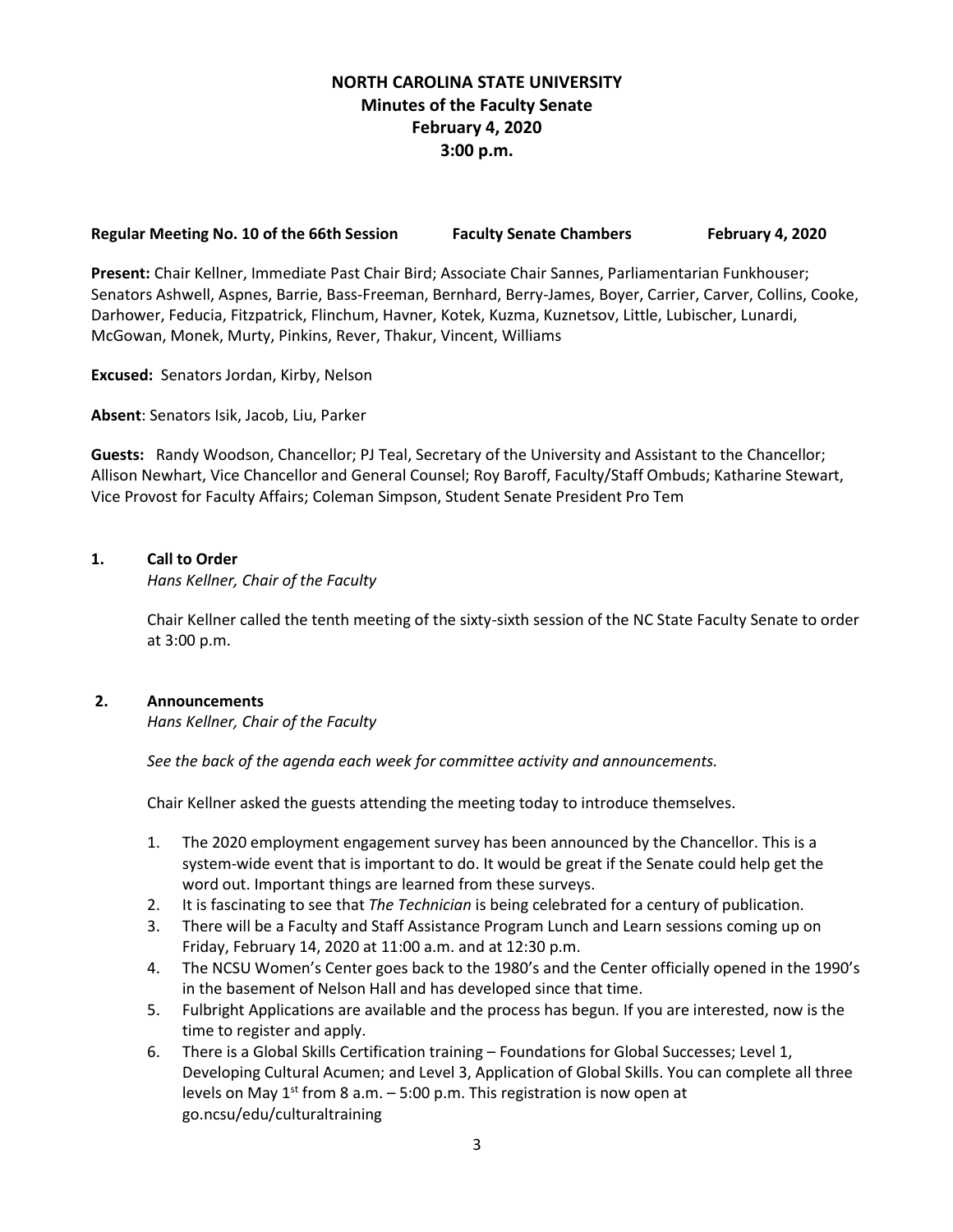7. The Institute for Emerging Issues is involved in a large-scale project, "Reconnect: Reconnect to Technological Opportunity." This is an engagement and outreach program, hoping to reconnect urban and rural North Carolina, focusing on many issues including internet access and other topics. This is occurring on Monday, February 10<sup>th</sup>.

### **3. Approval of the Minutes, Regular Meeting No. 9 of the 66th Session, January 21, 2020** *Phil Sannes, Associate Chair of the Faculty*

Associate Chair of the Faculty, Phil Sannes, called for a motion to approve the minutes for the ninth meeting of the 66th session of the NC State Faculty Senate. A motion and second were made and the minutes were unanimously approved, with noted grammatical corrections.

### **4**. **Comments**

*Hans Kellner, Chair of the Faculty*

# **5. Chancellor's Remarks and Q/A**

*Randy Woodson, Chancellor*

The Chancellor announced that there have been travel restrictions placed, due to the Coronavirus. "We didn't have any students in China at the time on Study Abroad so we didn't have an issue. We often do." He added that we are all hopeful that this will soon be resolved.

Chancellor Woodson spoke to the Faculty Senate about the state budget. "I think you all know that the Legislature passed a budget that was very generous to Higher Education, with the exception of raises – it wasn't so generous there – but it was generous in terms of a number of key projects. It was the best funding we had in years for renovation and repair, funding for a new interdisciplinary sciences building that would be on main campus, adjacent to where we are now. In fact, over \$800 million for new construction for Higher Education. That budget was vetoed by the Governor, largely over a dispute over Medicaid expansion, which I'm sure you have read about." He added, "Regardless, the Legislature has not had the votes to override the veto, so as a result, we are at a stalemate."

Chancellor Woodson continued, "The budget bill is still on the docket, so I hesitate to tell you that we will not have a budget, but I think it's increasingly unlikely that we will have a budget, other than the continuing budget that we are operating on now, which is last year's budget." He added that it is very frustrating because we have been treated reasonably well in the budget and have also been told that they were going to adjust the salary raises to be consistent with that of state employees. "We have no authority to do raises; that is, an annual raise process." He continued, "Just recently, the Provost and Vice Chancellor for Finance and Administration sent out a memo to all the department heads and unit leaders where everyone had been asked to save back 1% of their state-appropriated budget. That was because we anticipated getting some money for raises, but not sufficient dollars to give the kind of raises that we needed to in order to stay competitive." He added that because we haven't had a budget recently, a memo was sent to those same leaders and said that those funds are released. "That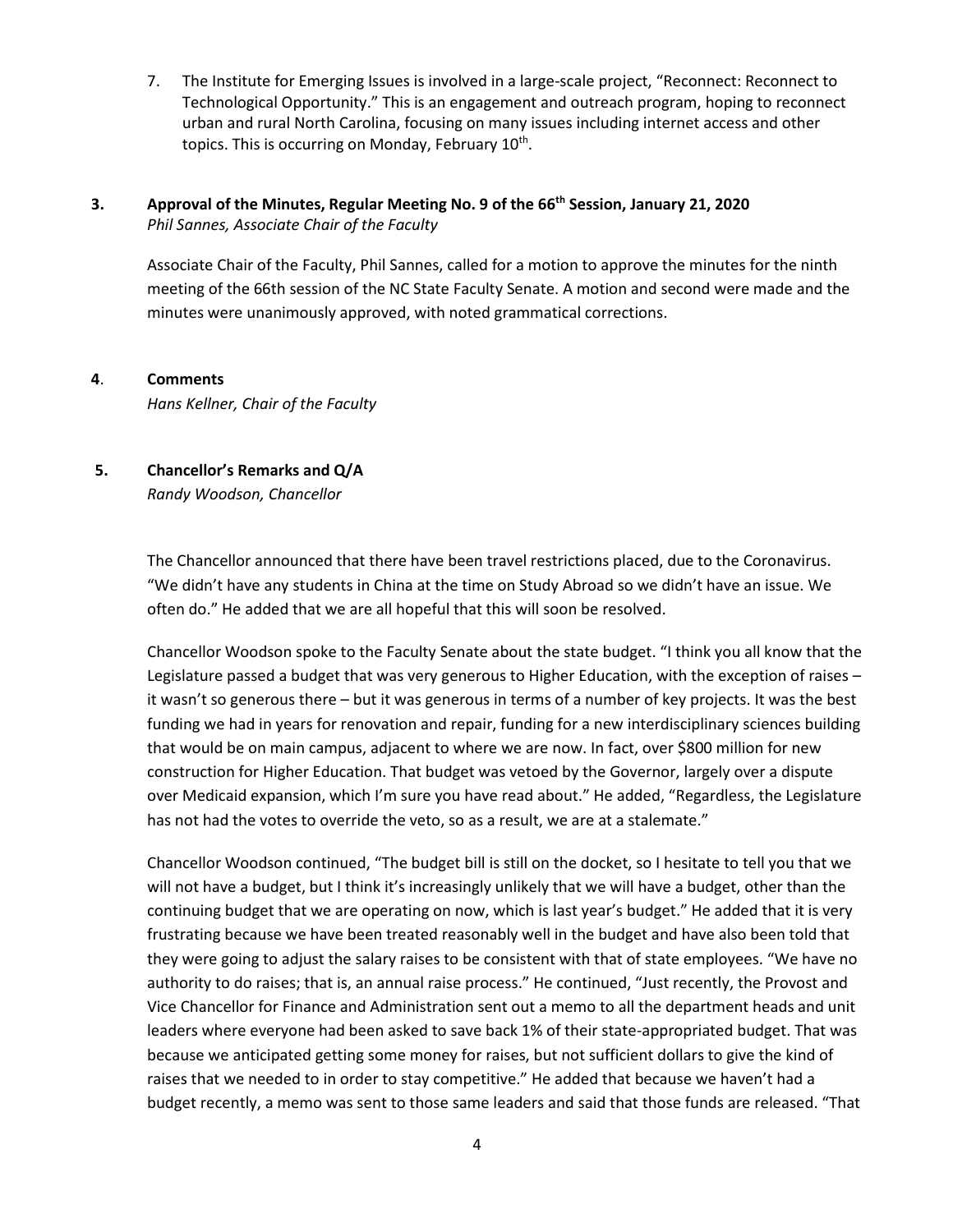was critical because we could come up to the end of the fiscal year and those funds might not have been spent. That wouldn't be a good thing either."

Chancellor Woodson continued by adding that this is not a fiscal crisis the way that some states, for example, Illinois, have faced where they didn't have a budget because they didn't have any money. "In this case, the state is amassing quite a large unspent pot of revenue, so at some point that dam will break and something will happen and we will get funded." He added that he is hopeful this will happen in the short sessions in late April or early May of this year.

Chancellor Woodson announced that NC State is the proud home of astronaut Christina Koch. "She is the woman who has been in space longer than any other woman in history and is coming home this Thursday. She will be quarantined for a short period of time before returning to Houston." He added that the University is very proud of her, and that she holds three degrees from NC State; a bachelor's degree in physics, and graduate degrees in both physics and electrical and computer engineering.

Chancellor Woodson reported that early actions have gone out for admission for the fall. "Some of you know this either as parents, or know it because you live in neighborhoods where everybody's talking to you about it. We had a record number of applicants for early admission. In fact, to date, we've had over 31,000 applications and we have admitted around 10,000 but will admit probably around 12,000 before it's all said and done. From there, we will enroll a freshman class of 4,800." He added that the University has already admitted students from 99 of 100 counties, all 50 states, 24 countries and almost 60% are women. "May  $1<sup>st</sup>$  is the deadline for holding your place in class and the good news is they're still coming and that's good for all of us."

The Chancellor stated that two members of the faculty have recently been elected to the American Association for the Advancement of Science as Fellows, one of the highest honors in the country. "For scientists, Carol Hall, who is a professor of chemical and biomolecular engineering and Jackie Krim, a distinguished professor in physics. They joined other colleagues from NC State as Fellows at AAAS." He added that there were also three faculty inducted into the National Academy of Inventors, including Rodolphe Barrangou, a professor in Food Science, Kenneth Swartzel, from Food Science, and Carlos Pignataro, an adjunct faculty member in electrical and computer engineering who works at Cisco. He announced that Katie Mag, a physicist and a wonderful communicator and a great inspiration for women going into science, was just selected for the Ted 2020 Conference as a keynote speaker in the field of astrophysics.

### **Questions**

*Chair Kellner:* Regarding the 1% of state-appropriated funds that has now been released, it is for normal budgets within the department, but not for salaries?

Chancellor Woodson responded that we do not have the authority to do that.

*Chair Kellner:* So that 1% is to be spent, but not for salaries?

Provost Arden responded that we always have the authority to do market and equity adjustments for salaries. But we do not have the authority for across-the-board pay raises. They are different.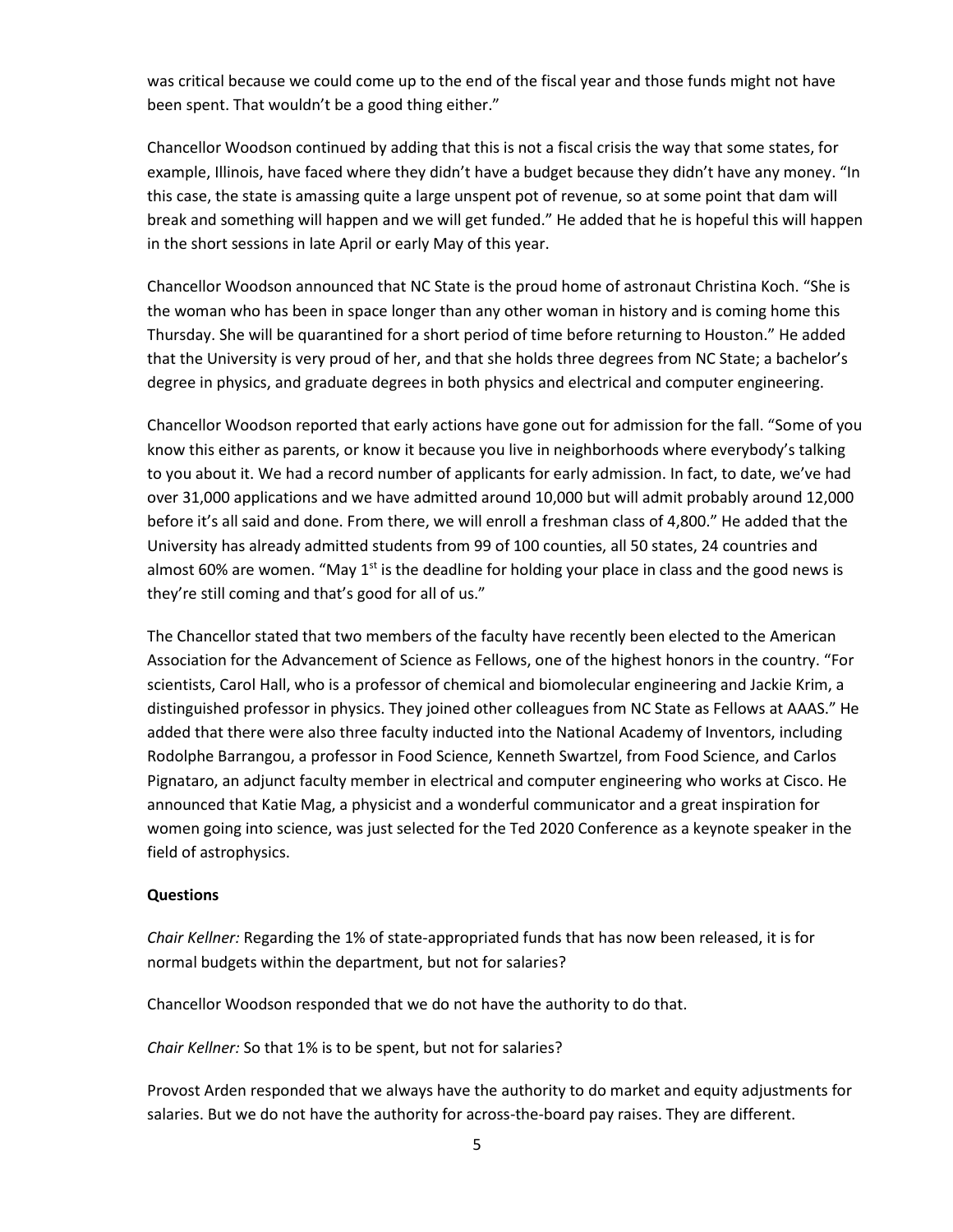Chancellor Woodson added that we do those throughout the year. The critical thing is if the departments and the units do not get around to incorporating these funds into their annual expenditures, they'll revert.

*Senator Kuznetsov:* We misread your message. We thought that everyone would get a 1% raise. But it is actually not like that?

Chancellor Woodson responded that it is nothing like that.

*Senator Vincent:* So my understanding about this was, as the Provost suggested, equity has to do with market salary. If those two barriers are [inaudible] they can give an increased compensation, but we won't call it a raise, right?

Chancellor Woodson responded, "They don't have to spend it on that. We remind all the departments that if we do not take care of employees, we are going to have a hard time keeping people. But we can't give across-the-board raises. When we say across-the-board we don't mean that everybody gets the same raise. We mean a raise policy that is merit-based across-the-board. When the budget was passed, they had a .5% for University employees. People across campus were asked to set money back because we knew that state employees got a 2.5% raise and we know a lot of our employees thought that's what they were getting. But in fact, there are three groups who have been kept out of the raise pool in the state; us, the Community College system, and teachers. There are a lot of employees across the state that are not getting an annual raise."

### **6***.* **Provost's Remarks and Q/A**

*Warwick Arden, Executive Vice Chancellor and Provost*

Provost Arden continued the conversation regarding the budget. "If you look over the last several years of raises, we've been able to put together 2% or 2.5% or 3% raises. If you look at what was actually allocated in those budgets, it was often only 1% or 1.5%. So the last several years we got in the habit of asking deans and department heads to hold back about 1% of their salary base to add to whatever pool they are given. The deans have been chomping at the bit for several months." He added, "Just to be clear, it simply goes into the regular departmental state-appropriated funds that could be used for all the things that department heads usually use that money on, including select raises based on equity or market. That's different than the across-the-board annual process."

As an update on the Reappointment Promotion and Tenure process, Provost Arden stated that the University has a record number of individuals going through this process this year with 186 dossiers currently being reviewed.

Regarding ongoing dean searches, the search committee for the College of Natural Resources held offcampus interviews recently and recommended a number of individuals to the Provost for additional consideration. He stated that he is working through that process now to define which candidates will be brought to campus. He added that the search committee for Academic and Student Affairs will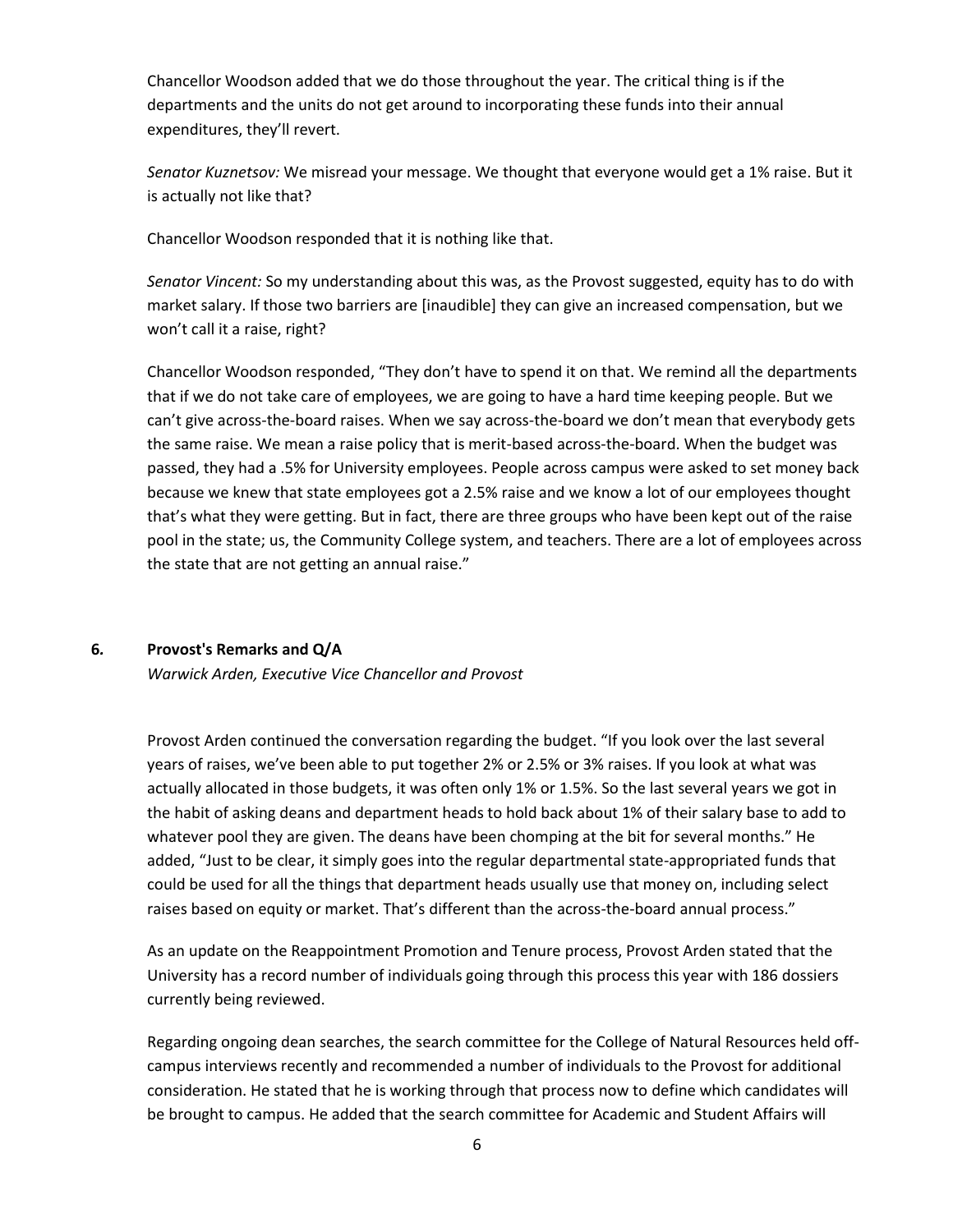identify who will be in their first round of interviews this week and bring those candidates to campus in late February. "Both searches are moving along very very well."

Provost Arden brought news regarding the Strategic Plan. "I have already informed you of the nine task forces. I wanted to let you know that each of those task forces have their own web presence. You can get there by going through the Provost's website under Strategic Planning, or go to strategicplanning@ncsu.edu and navigate to any of those nine Strategic Plan task forces that interest you. You can obtain the membership rosters, including the chairs, and scheduled meetings. All meetings of task forces are completely open. They are public meetings. So if there is a particular task force you're interested in and want to attend, you are welcome to do so." He added that there is also a feedback form on each of the task force websites so you can provide additional information.

Provost Arden provided an update regarding the SACS five-year review. "We have the folks from SACS coming next week for the off-campus component of our five-year review. They will meet with the Chancellor and I and several others. Then they visit off-campus instructional sites. We have three they will be visiting; they are visiting the Master of School Administration program, which is in two locations." He added that they will also be visiting the doctoral program in College Leadership at Wake Technical Community College.

### **Questions**

*Senator Kuznetsov:* Is the Dean of Engineering back?

Provost Arden responded that the Dean is not back yet. He is due to come back next weekend. Dean Louis Martin-Vega has been in Puerto Rico throughout all of the earthquakes and aftershocks. We will welcome him back soon.

### **7. Remarks**

*Allison Newhart, Vice Chancellor and General Counselor, NC State University*

VC Newhart thanked the Faculty Senate for the invitation to speak to them today. She told the Senators that she has been at NC State since February, 2019 and feels that as a lawyer, she has a great job. "I love working in the University and public education. I really believe in the Land Grant mission and I just really enjoy being in an environment with all of you who are working collectively to advance the mission of the University. It is an honor to be here."

She provided some background information and work history prior to joining NC State. You can view her bio here[: https://generalcounsel.ncsu.edu/about-ogc/attorney-and-staff-contacts/allison-b](https://generalcounsel.ncsu.edu/about-ogc/attorney-and-staff-contacts/allison-b-newhart/)[newhart/](https://generalcounsel.ncsu.edu/about-ogc/attorney-and-staff-contacts/allison-b-newhart/)

VC Newhart talked to the Senate generally about what the University attorneys do and provided some history about how they got to where they are as an Office of General Counsel. She also spoke about some of the work that her office has done and her plans going forward.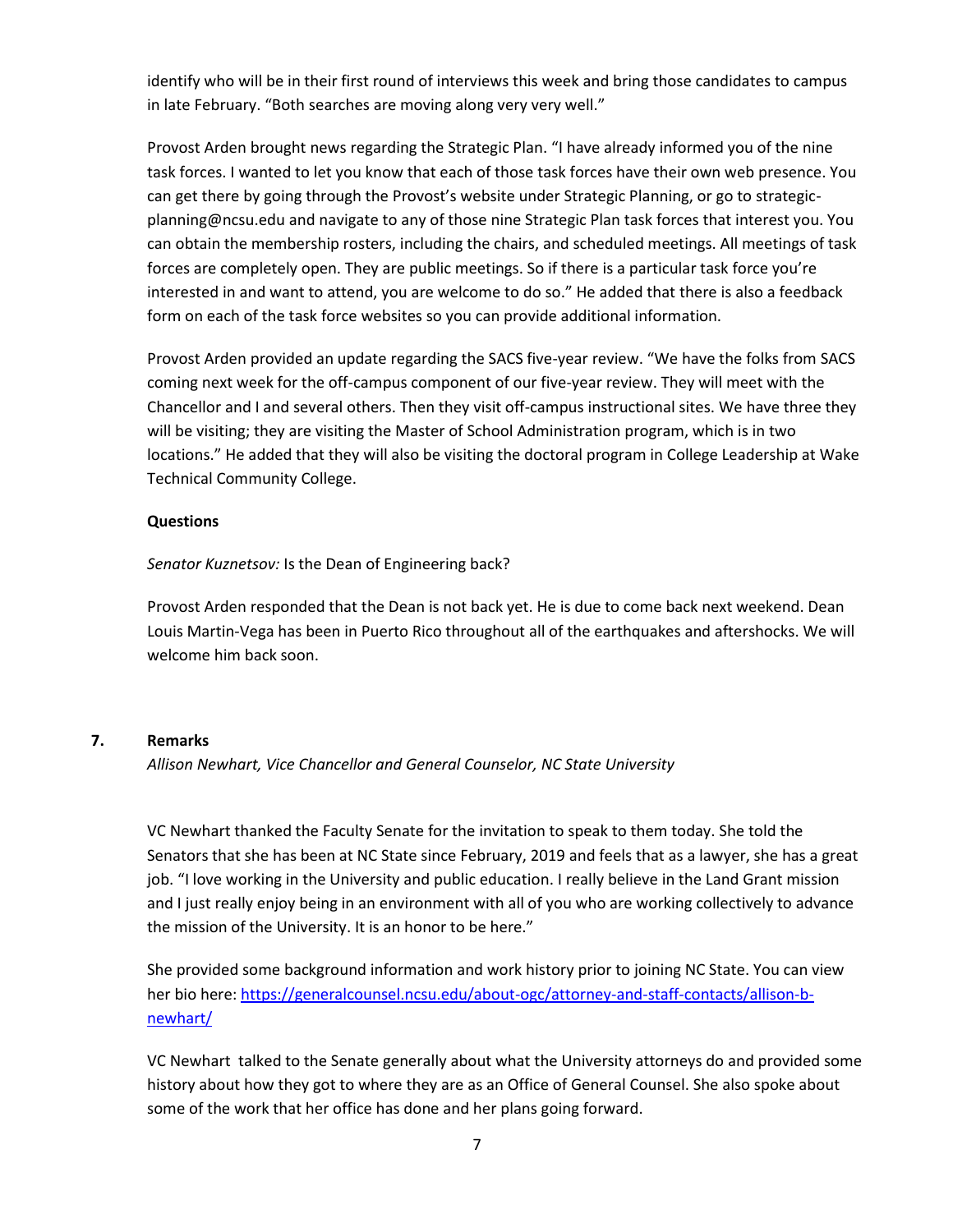"The role of General Counsels in institutions has really evolved over time. Today, most, if not all, institutions have General Counsels' offices or they have a law firm or someone else that they retain to serve them in a General Counsel role. But it was not always the case." VC Newhart cited historical information regarding the evolving role of the General Counsel and provided examples of the increasing need in Higher Education to rely on General Counsel for legal advice and services.

VC Newhart stated that one area that has led to the growth and expansion of the role of General Counsels overall is the issue of broadly societal and cultural changes that lead to public policy issues. "Things like student activism that lead to changes that are made in policy or in practice, campus climate issues, concerns about diversity and inclusion in hiring and retaining and admissions and all of those things."

VC Newhart then described some of what the NC State Office of General Counsel does. "Our focus is really to provide mission-oriented legal counsel and strategic advice to the University community; that is to the Board of Trustees, the Chancellor and Administration, to all of your administration – your deans, your department heads – and in some cases, to all of you, depending on the work that you're doing." She added, "We really strive to allow our campus community, which primarily includes all of you, to achieve your objectives. Our focus is not on just telling somebody 'no, you can't do that,' but what we really aim to do as lawyers is to be able to sit down and say 'what is it you want to do' and let us help you find a way to help you get there. We pride ourselves on that. That is mission-oriented, to me, and helping to advance the land grant mission of teaching, research and service. We try really hard to help everybody achieve that mission."

VC Newhart continued by stating that her office wants to be trusted advisors to their clients and she takes her title as Vice Chancellor very seriously, by seeing herself as a University leader who contributes to leadership decisions and leadership advice. She added that she has eight lawyers who report to her, who work in all areas. "From a legal department perspective, we see almost any issue you can think of." She stated that she and the lawyers on her staff try to focus on the needs of the campus community and respond to them.

She added that her staff does a lot of training on campus, as well as maintain the Policies, Rules and Regulations website, which is the internal law of the University. "My office is in charge of compiling and maintaining those, and then interpreting them if there is a question. We help people how to interpret and how to implement them." She stated that they are not just the office for lawsuits. "We do occasionally get sued, we occasionally get subpoenas and we get involved in legal proceedings. We are the office that handles that. We coordinate with the Attorney General where appropriate."

VC Newhart concluded by saying that to her, the most exciting thing is that we get to practice constitutional law. "As a lawyer, you don't get to do that in many different types of legal professions. But NC State is a state agency; we are public and we are subject to the Constitution. We deal with first amendment free-speech issues on campus; we deal with in our processes, due process, fourteenth and fifteenth amendment issues, and we are subject to the rest of the Constitution as well." She added that to her, as a lawyer, that is really exciting because her office is involved in advising on those matters. "The fact that we get to think about the Constitution overall, to me, is a really exciting thing. VC Newhart added that her office is also problem solvers. "We want to be able to help all of you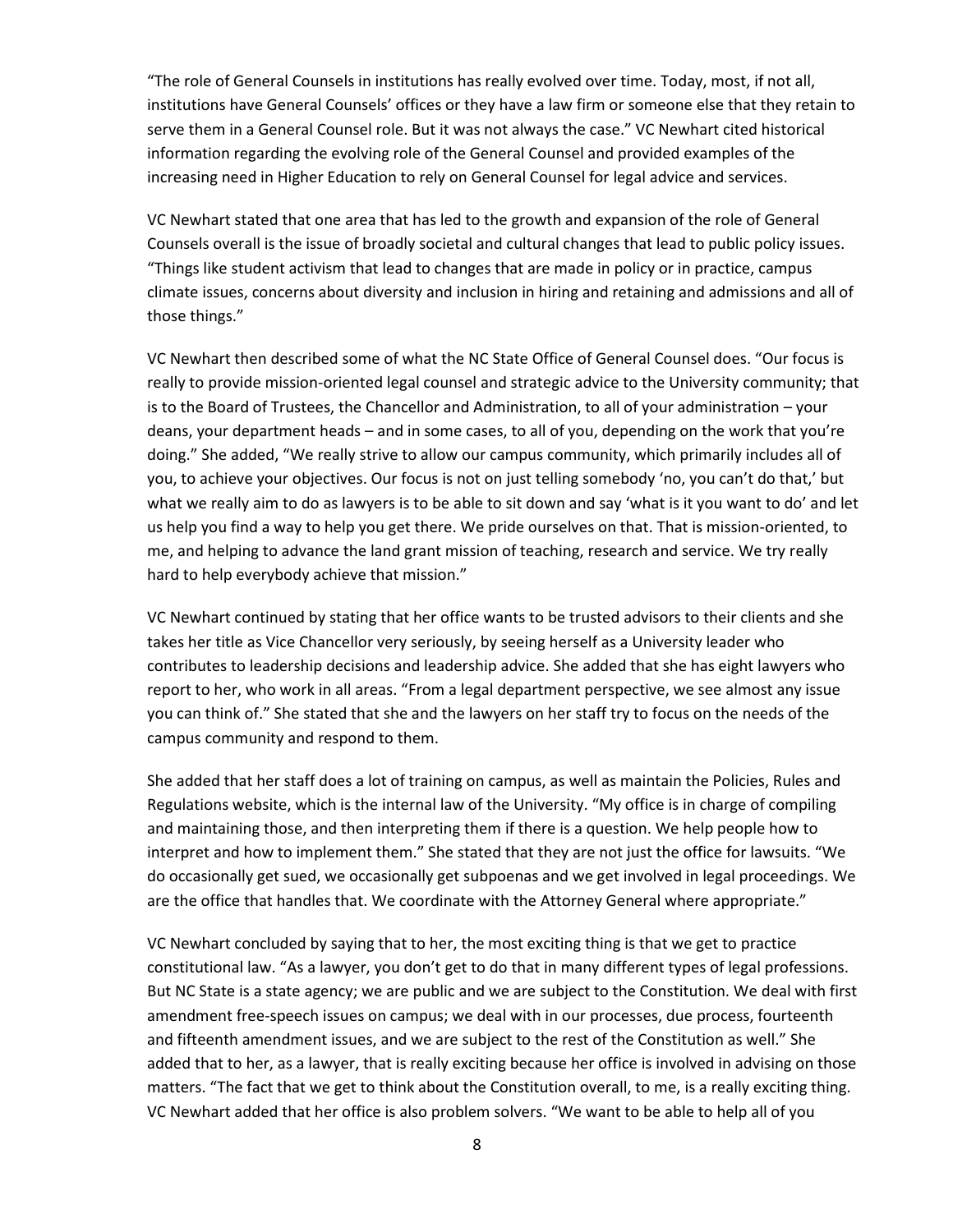accomplish your goals. Sometimes that means we're dispute-resolvers. Sometimes we are just coordinators; suddenly we're hearing from multiple places across the university that everybody has the same issue and our office's role is to say have you talked to so-and-so, or maybe we all need to get in the same room and talk at the same time and figure out how to go forward. We have helped with all of that, and we will continue to help with all of that. We see that really is part of helping you contribute to the mission of the University."

#### **Questions**

*Chair Kellner:* What legal issues keep you up at night? What things do you see coming towards Higher Education in general, NC State in particular, that you haven't quite got the answer to yet?

VC Newhart responded that there are a lot. "I would say some of the top legals issues are Title IX, sexual misconduct, sexual violence on our campus has so many different aspects and areas, and we see it manifest in so many different ways. I think just how we respond to that, in addition to anticipating these new regulations." She added that she feels some of the campus climate issues that lead to the free speech and the first amendment things that we all wrestle with. "I know faculty wrestle with it in terms of teaching courses when it comes up with students; we wrestle with it in terms of student groups and protesters and controversial speakers coming onto campus. We also wrestle with it just in the space of helping our students to feel safe and comfortable and included and valued. There are legal issues in all of that and I think that we have some basis in the law, but it's a little bit unsatisfactory. I think the facts of those cases are really unique and challenging and sometimes upsetting and often there aren't always answers; but we have to react very quickly." She stated that she thinks of some of the areas like foreign influence in research. "We've all read recently in the *Wall Street Journal* and others where there's concern about foreign influence infiltrating some of the work that faculty and researchers are doing. Not only do I just worry about that in general, but I have a feeling that we may hear some more from the government on some guidance or regulation on that and just trying to think ahead about how we might manage that and how we might strengthen our own internal processes." VC Newhart also stated that she feels state appropriations issues are something to think about. "I know we don't have a budget right now, but really nationwide there is a trend of concern over enrollment dropping and appropriations and how do you make up the difference, which can lead to some legal issues as well."

*Chair Kellner:* Can you give an example of a legal issue that arises from dropping enrollment and concern about appropriations?

VC Newhart responded that you think about it in terms of what if you had to cut some staff and making some big decisions like layoffs, for example, or that there are some conditions on a grant that you have to complete and suddenly you cannot pay your staff to do it. "Also other laws or regulations that you might have to comply with that makes it challenging if you don't have the people to do it."

*Senator Flinchum:* Since you talked about conflicts of interest, we submit a COI or NOI. Is that data public?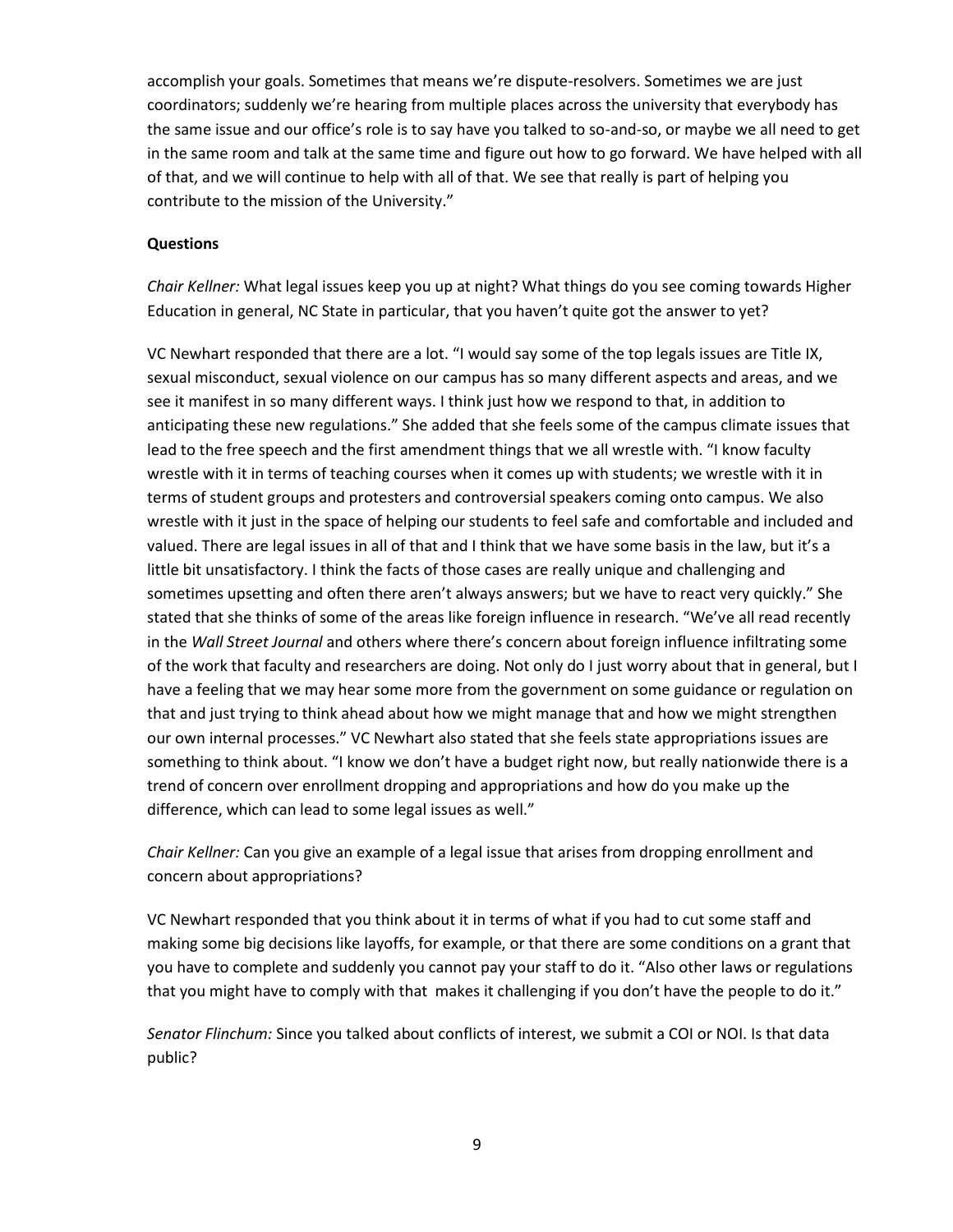VC Newhart responded that she does not believe that this information is public. "I know it is shared with folks who review the conflicts because they have to make some decisions about making a management plan or otherwise. So department heads and folks who need to know might get involved. But I'm not aware that it is public."

Chancellor Woodson responded that he has never assumed it to be public. "It's obviously got a lot of layers of approval."

*Senator Flinchum:* So there is an obligation to self-report but in the Harvard case, that probably didn't happen as it should have. Sometimes our peers know what we're up to more than our supervisors or their supervisors do.

Chancellor Woodson responded that one of the things we've been talking about in the context of all of this conflict of interest is helping department heads. "Conflict of interest forms come at them everyday or every week; not in a group, but just throughout a period of time. Giving them more resources in terms of an overall list of their faculty, what grants they have, what intellectual property and what disclosures they've made, whether they have a startup company; all the things that tend to lead to conflict of interest - just so the department head has more data to help and assist." He added that the Harvard case, where the head of Chemistry has been indicted and arrested for failure to report a relationship in China - these are big issues.

*Senator Flinchum :* Someone else knew about that; he wasn't the only person.

Chancellor Woodson responded "Your point is well-taken and we will have some more conversations."

VC Newhart added that the other question it raises is the issue of how much university oversight there is. This is something people continue to talk about.

Chancellor Woodson added, "These issues are big, and I do not want the faculty to perceive that we are spying on them, and I do not want to become a big brother. I think the work we do, in economic development and collaborations all over the world is critically important for science. So the last thing I want to do is being perceived as squashing this activity. But there are consequences for failure to report. And that is becoming increasingly apparent."

*Parliamentarian Funkhouser:* Do you represent athletics?

VC Newhart responded that athletics is part of the university, so yes we do.

*Parliamentarian Funkhouser:* For the NCAA, for example?

VC Newhart responded yes, we advise them about NCAA matters.

*Past Chair Bird:* Do we have challenges protecting our patents?

VC Newhart responded, "We are always thoughtful and focused on patent portfolios, and really all of our IP work. We are also mindful of our licensing agreements, where we agree to license certain patented technology to other startups and other companies. It's always something that we are